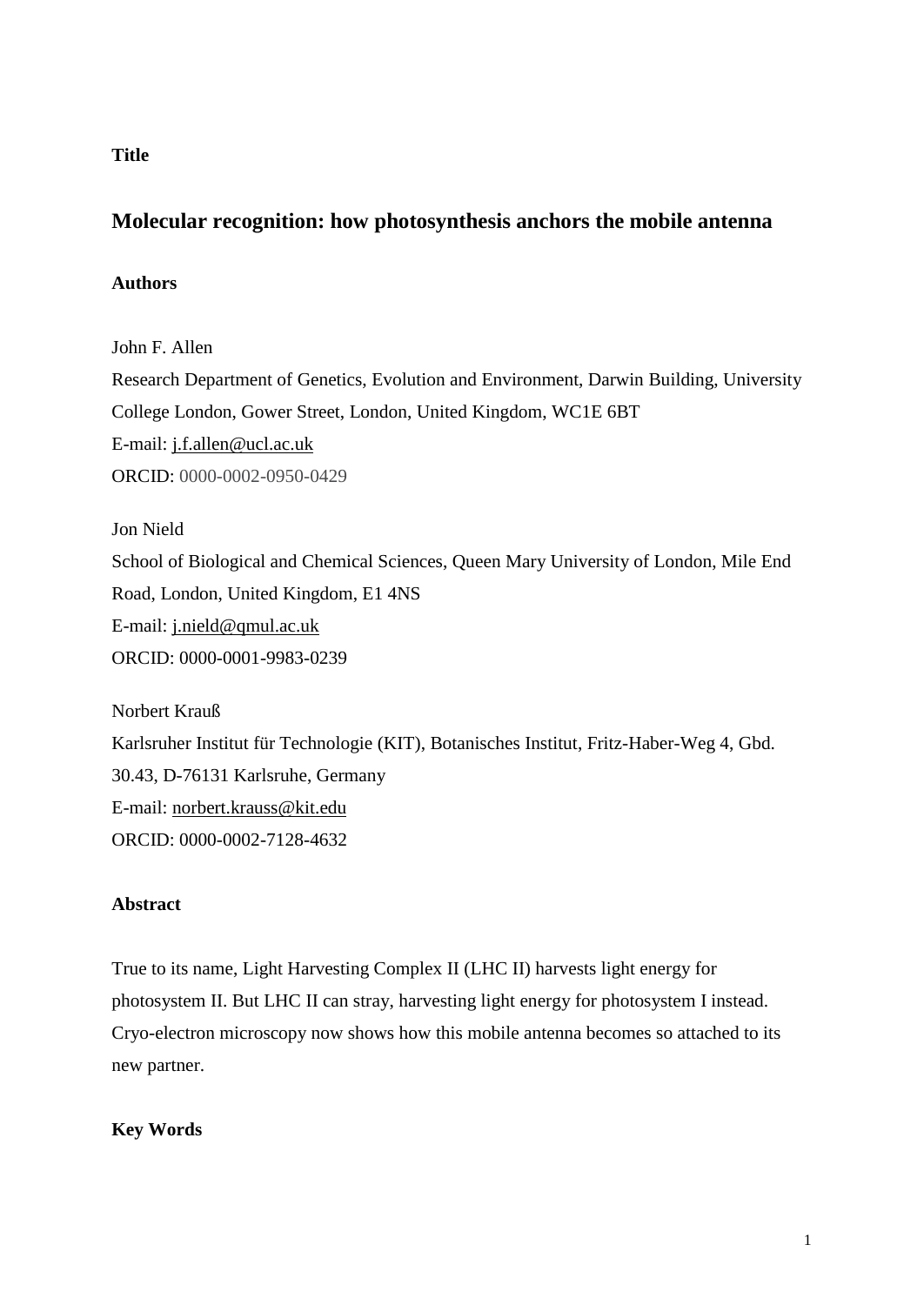Photosynthesis, Light Harvesting Complex II, Photosystem I, Photosystem II, Light State Transitions, Chloroplast Thylakoid

## **Text**

## Harnessing Sunlight

Light-Harvesting Complex II (LHC II) is a membrane protein that contains chlorophyll and carotenoid pigment molecules. The chlorophylls absorb light and transfer its energy to the photochemical reaction centre of chloroplast photosystem II. In the reaction centre itself, the absorbed excitation energy oxidises a specific chlorophyll molecule. This primary reaction initiates electron transport in photosynthesis. The oxidised chlorophyll is re-reduced with electrons supplied from the oxidation of water, yielding free molecular oxygen – upon which all aerobic life depends. The electrons from photosystem II (PS II) arrive eventually at photosystem I (PS I), where absorbed light energy is harnessed in a similar way, by chlorophyll oxidation, but in a separate and distinct reaction centre. PS II and PS I are therefore connected in series, which means that their electron currents are equal, as depicted in the Z-scheme of non-cyclic photosynthetic electron transport. PS I can also pass electrons back to itself, in a cyclic pathway that is also coupled to ATP synthesis, but without the direct need for an initial electron donor or terminal electron acceptor. Working together in this way, photosystems I and II harness sunlight for carbon and nitrogen assimilation, providing all of our food and most of our fuel.

Some individual LHC II pigment-protein complexes are able to collect light energy either for PS I or for PS II. For optimal efficiency, the rates of absorbed excitation energy transfer to the two reactions centres must match their rates of electron transfer. Redirection and redistribution of LHC II between PS II and PS I achieve this effect. Phosphorylation of a sidechain of one of its polypeptides redirects LHC II to PS I; dephosphorylation returns it to PS II. This reversible, post-translational modification of LHC II produces balanced excitation energy distribution between the two photosystems of green plants and algae.

How does LHC II switch its antenna function between PS II and PS I? Protein phosphorylation in LHC II causes it to bind to PS I. A cryo-EM structure for the resulting supercomplex [\[1\]](#page-5-0) now shows how the phosphoryl group stabilises a protein secondary structure that anchors photosystem I and LHC II together.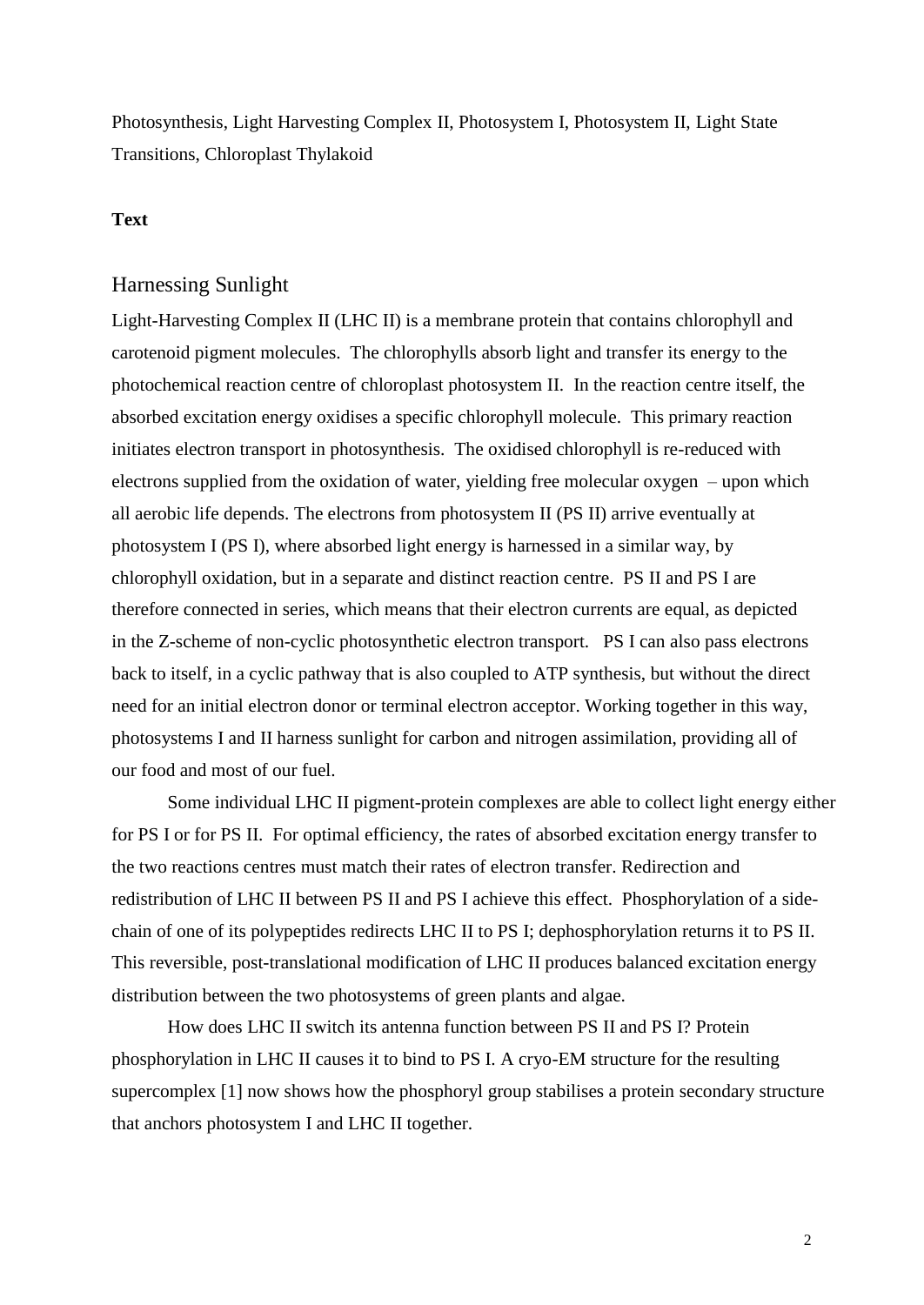#### The Busy Life of LHC II

Pan et al. present a new model at 3.3 Å resolution of the maize (*Zea* mays) pLHC II-PS I supercomplex that is formed when leaves are exposed to orange light, or light 2, which initially favours PS II (Figure 1) [\[1\]](#page-5-0). This state of adaptation to light 2 is light-state 2, or just "state 2" – in which a fraction of absorbed light energy has become redistributed to PS I at the expense of PS II [\[2\]](#page-5-1). LHC II is a trimer. Each component polypeptide (termed Lhcb1, Lhcb2, etc.) has three transmembrane helices and binds 14 chlorophyll molecules [\[3,](#page-5-2) [4\]](#page-5-3). The new model shows one specific LHC II polypeptide, Lhcb2, in its phosphorylated form (pLhcb2), closely aligned with the PS I reaction centre complex (Figure 1A). pLhcb2 adopts a small, stable, compact structure at and around the phosphorylation site, which is a threonine residue close to its amino terminus. Two basic amino acid residues near the N-terminus of pLhcb2 point away from the threonine phosphorylation site (Figure 1B). Of these, Arg1 "folds back" (away from PS I) to stabilise the phosphate group by an ionic interaction. By forming a salt bridge (with Glu67) and a hydrogen bond with the Ser72 side chain, the Arg2 side chain in pLHC II-PS I plays a role in stabilising the interface of pLHC II with the PS I reaction centre polypeptide PsaL.

Pan et al. looked for the degree of conservation of the interface of PsaL polypeptide of PS I with pLhcb2, and assumed Lhcb2 to be the phosphorylated subunit of LHC II that interacts with the PS I core, as indicated by biochemical studies with chloroplasts from *Arabidopsis thaliana* [\[5\]](#page-5-4).

In the maize cryo-EM structure, the N-terminal portion of Lhcb2 looks like a rope with a grappling hook (containing the phosphate group) that has been thrown at the PS I core to become fixed into a binding pocket on the stromal side of PS I (Figure 1A). There seems to be no precedent for a structured, folded, but "free-floating" polypeptide segment such as that suggested from residues 4 to 8 of the Lhcb2 N-terminus, which adopts a defined threedimensional structure, but is not packed against another segment of polypeptide or any other molecule resolved in the structure.

## Open Questions

A key point from these structural studies is that phosphorylation induces a change in structure that tips the affinity of LHC II in favour of PS I, at the expense of PS II. But questions remain. How large is the change in structure? What are the default contacts between LHC II and PS II, and how and why are these overridden? Is there an extensive structural change in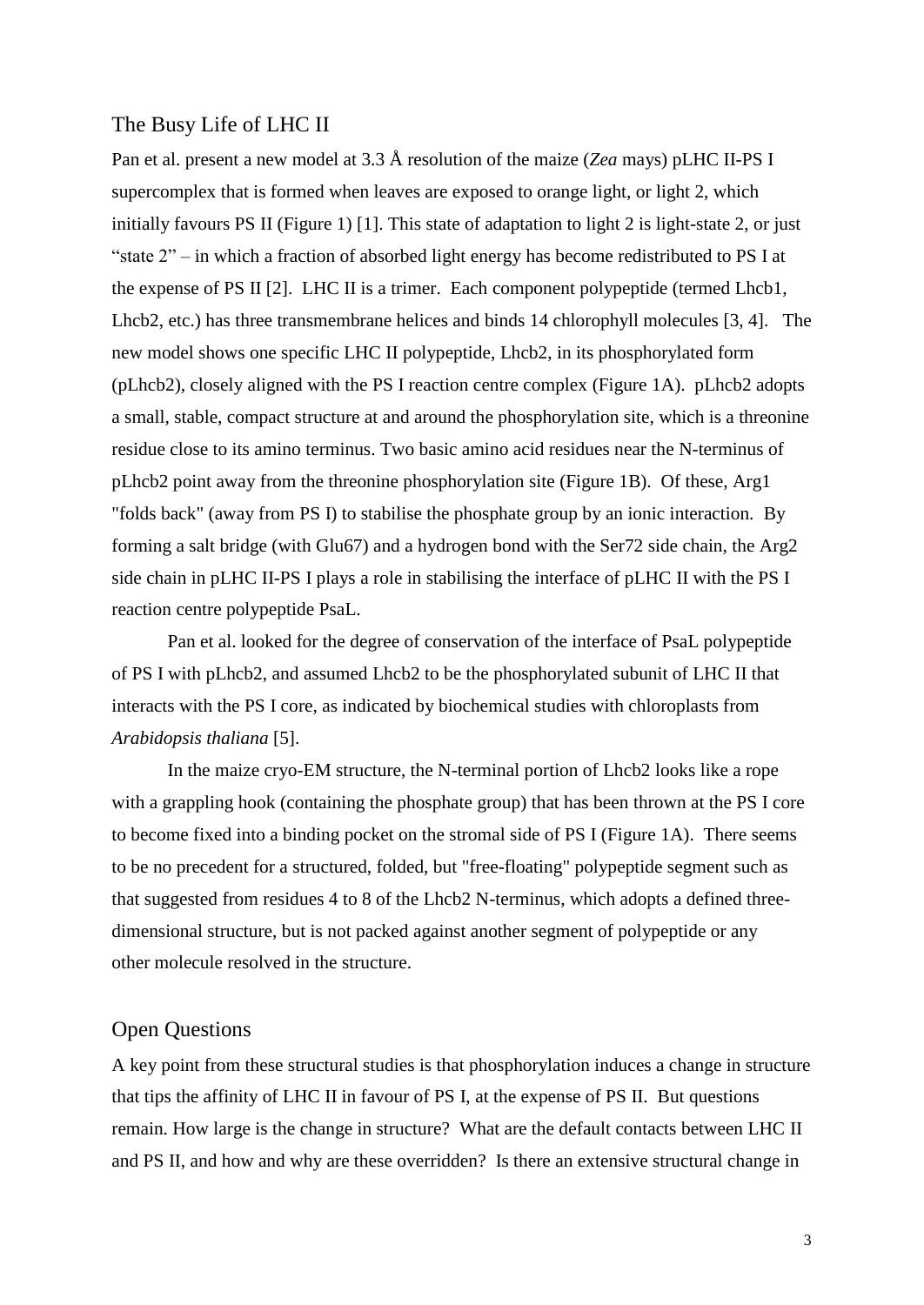LHC II upon phosphorylation, or does the N-terminus of pLhcb2 just form something resembling a hook on the end of a piece of rope? A piece of rope is flexible, and this analogy is not obviously reconciled with precise orientation, a docking event, that might be required for efficient excitation energy transfer between chlorophylls of pLHC II and PS I. Can the "rope" shorten or wind?

The structural model for pLHC II-PS I [\[1\]](#page-5-0) has implications concerning chloroplast thylakoid membrane lateral heterogeneity with its separation of PS I and PS II between different membrane domains. The LHC II-donor, PS II, and the LHC II-acceptor, PS I, can be in close proximity, most likely in the grana margin or "end membrane" [\[6\]](#page-5-5). This raises again questions concerning lateral migration of LHC II, and suggests that phospho-LHC II does not need to undertake any long, solitary journey from chloroplast thylakoid grana membranes (stacked) to stroma membranes (unstacked) during the transition state 2. A local, phosphorylation-induced anchor or grappling hook thrown out from LHC II could alter interactions of closely adjacent proteins in such a way as to alter membrane topology and thylakoid membrane stacking. Thus a small, local, secondary structure could be viewed as a new recognition surface or as a 'plug-in' module for insertion and reattachment of phospho-LHC II to PS I. Initiation of a global conformational change might create a docking surface and a variety of contact points for functional interaction with polypeptides on PS I. PS I itself might undergo a conformational change to allow its own PsaL/H/O surface region to become more amenable to docking by pLHC II.

PS I from pea (*Pisum sativum*) chloroplasts is monomeric, unlike the oligomeric PS I of cyanobacteria [\[7\]](#page-5-6). Oligomer formation in plant PS I may be prohibited by the presence of a single-helix subunit not found in cyanobacteria; PsaH. Mutational analysis of PsaH suggests that it is required for binding PS I to phospho-LHC II in state 2. This binding requires additional small photosystem I subunits, including a 4 kDa protein termed PsaI together with PsaL. The plant PS I complex contains four monomeric LHC I (Lhca) subunits in a "crescent moon" configuration [\[8\]](#page-5-7), each similar in overall structure to one Lhcb subunit of trimeric LHC II. The binding affinity of PsaI/H/L for phospho-LHC II might also increase on the lumen-exposed side of the membrane [\[9\]](#page-5-8), even though the phosphorylation site itself is on the stromal side.

Both the exact location of the N-terminal phosphorylation site and the polypeptide composition of LHC II oligomers differ between pea, spinach (*Spinacia oleracea*), arabidopsis (*Arabidopsis thaliana*) and chlamydomonas (*Chlamydomonas reinhardtii*). It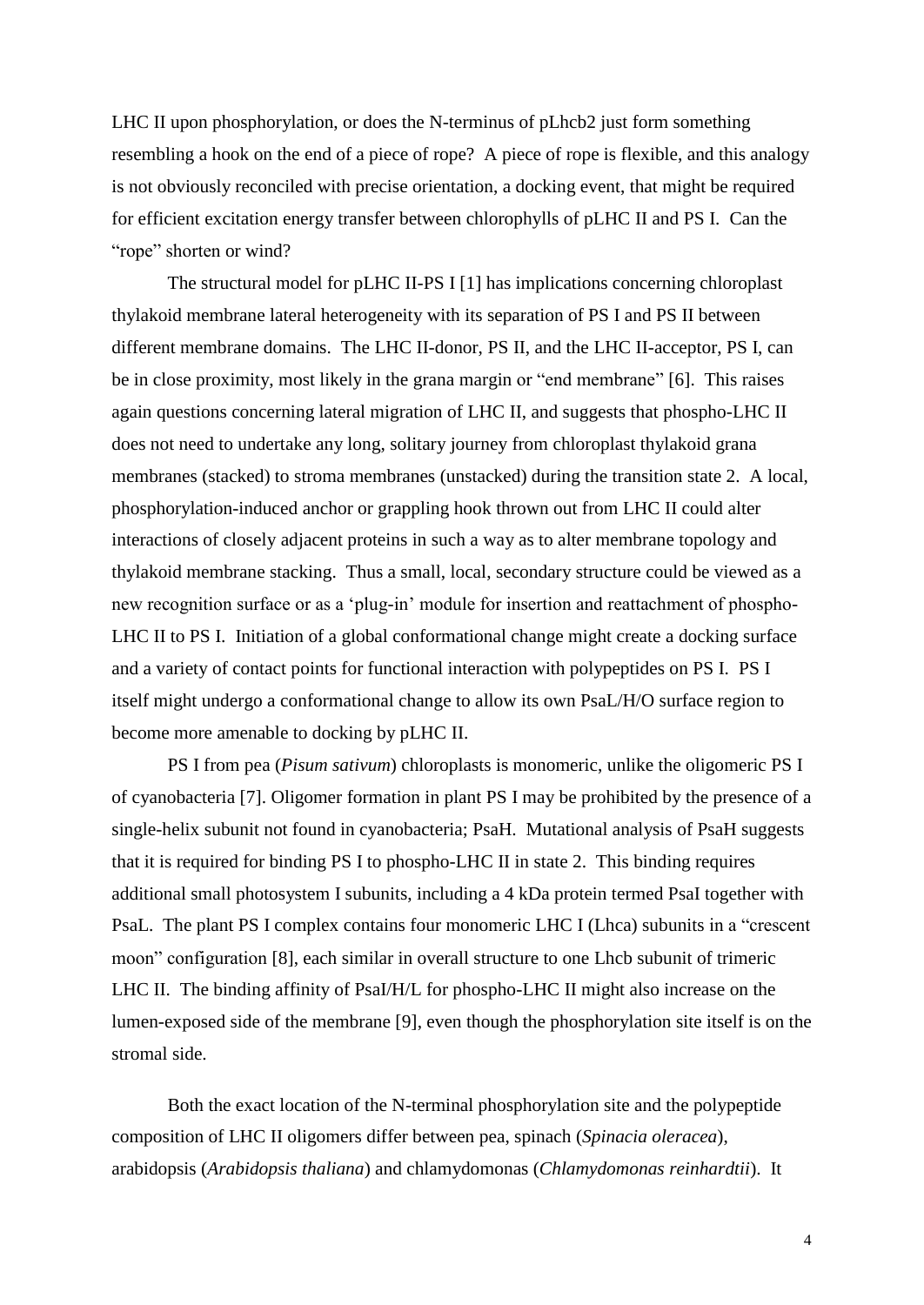seems likely that the composition of the phospho-LHC II-PS I supercomplex is speciesspecific. Across green plant species and phyla, how general is the anchoring mechanism revealed by Pan et al. for maize (*Zea* mays)?

#### Implications and future directions

Structures of arabidopsis chloroplast PS I with LHC II in light-state 2 have been obtained by single particle transmission EM [\[5,](#page-5-4) [10\]](#page-5-9), and show electron densities that correspond to those of the LHC II trimers resolved by X-ray crystallography. In agreement with the cryo-EM structure of Pan et al. [\[1\]](#page-5-0), the phospho-LHC II trimer attaches to the periphery of PS I at a site opposite to that occupied by the four monomeric LHC I (Lhca) components. This LHC II binding site (see Box 1 and Fig. 1B) is occupied by PsaH, PsaO and PsaL, mutant plants of which are impaired in the ability to make the transition to light state 2. PsaI has an indirect effect by stabilising the interface. Single particle EM also shows smaller electron densities attached to photosystem I in state 2 [11], and these are suggested to correspond to CP29 or to monomeric LHC II. The presence of a protonmotive photosynthetic complex I [\[12,](#page-6-0) [13\]](#page-6-1) in an arabidopsis photosystem I supercomplex [\[10,](#page-5-9) 11] is consistent with light-state 2 supporting increased cyclic electron transport and photophosphorylation.

From the cryo-EM structural studies of Pan et al. [\[1\]](#page-5-0), there can be little doubt that phosphorylated LHC II detaches from PS II and binds to PS I, thus accounting for the welldocumented increase in PS I light-harvesting antenna size, and decrease in PS II antenna size, in light state 2 [\[2\]](#page-5-1). The mechanism underlying this transition involves forces operating over atomic distances – effects on membrane interactions, and on photosystem distribution between membrane domains, are consequences rather than causes. Phosphorylation induces a local change of secondary structure in LHC II that entails tertiary structural changes and perhaps quaternary structural changes with effects on the reaction centre cores of PS I and PS II.

Protein structural description of the mechanism of state 1-state 2 transitions has been a goal for decades [\[2\]](#page-5-1). The findings of Pan et al. [\[1\]](#page-5-0) outline the molecular basis of these adaptations of the photosynthetic apparatus. Future structural investigation can now focus usefully on conformational changes involved in molecular recognition guided by reversible phosphorylation of both LHC II and PS II reaction centre proteins [\[14\]](#page-6-2), as well as on other post-translational modifications that regulate photosynthesis [\[15\]](#page-6-3).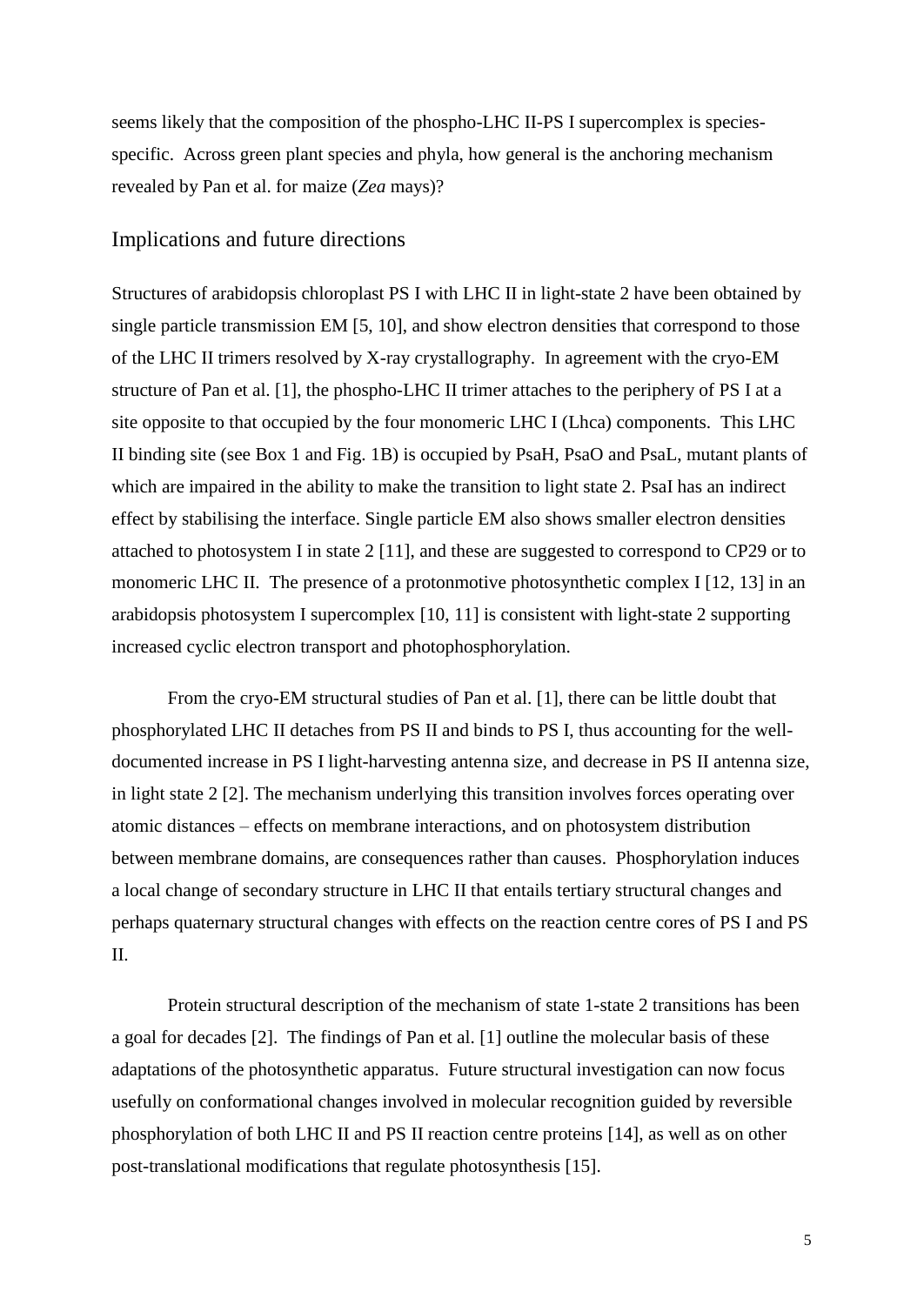#### Acknowledgements

JFA thanks the Leverhulme Trust for Emeritus Research Fellowship EM-2015-068. JN is grateful for the support of the Japan Science and Technology Agency CREST program JPMJCR13M4. NK thanks the Deutsche Forschungsgemeinschaft (DFG) for research grant KR-2034/1-1.

## References

<span id="page-5-0"></span>1 Pan, X.*, et al.* (2018) Structure of the maize photosystem I supercomplex with light-

harvesting complexes I and II. *Science* 360, 1109-1113

<span id="page-5-1"></span>2 Allen, J.F. (2017) Why we need to know the structure of phosphorylated chloroplast lightharvesting complex II. *Physiologia Plantarum* 161, 28-44

<span id="page-5-2"></span>3 Liu, Z.*, et al.* (2004) Crystal structure of spinach major light-harvesting complex at 2.72 Å resolution. *Nature* 428, 287-292

<span id="page-5-3"></span>4 Standfuss, J.*, et al.* (2005) Mechanisms of photoprotection and nonphotochemical quenching in pea light-harvesting complex at 2.5 A resolution. *EMBO J* 24, 919-928

<span id="page-5-4"></span>5 Crepin, A. and Caffarri, S. (2018) Functions and Evolution of Lhcb Isoforms Composing

LHCII, the Major Light Harvesting Complex of Photosystem II of Green Eukaryotic Organisms. *Current Protein & Peptide Science* 19, 699-713

<span id="page-5-5"></span>6 Koochak, H.*, et al.* (2019) The structural and functional domains of plant thylakoid membranes. *The Plant Journal* 97, 412-429

<span id="page-5-6"></span>7 Jordan, P.*, et al.* (2001) Three-dimensional structure of cyanobacterial photosystem I at 2.5 Å resolution. *Nature* 411, 909-917

<span id="page-5-7"></span>8 Mazor, Y.*, et al.* (2015) The structure of plant photosystem I super-complex at 2.8 Å resolution. *eLife* 4, e07433

<span id="page-5-8"></span>9 Ding, J.H.*, et al.* (2014) The impact of N-terminal phosphorylation on LHCII conformation in state transition. *Acta Mechanica Sinica* 30, 447-456

<span id="page-5-9"></span>10 Yadav, K.N.S.*, et al.* (2017) Supercomplexes of plant photosystem I with cytochrome b6f, light-harvesting complex II and NDH. *Biochimica et Biophysica Acta (BBA) - Bioenergetics* 1858, 12-20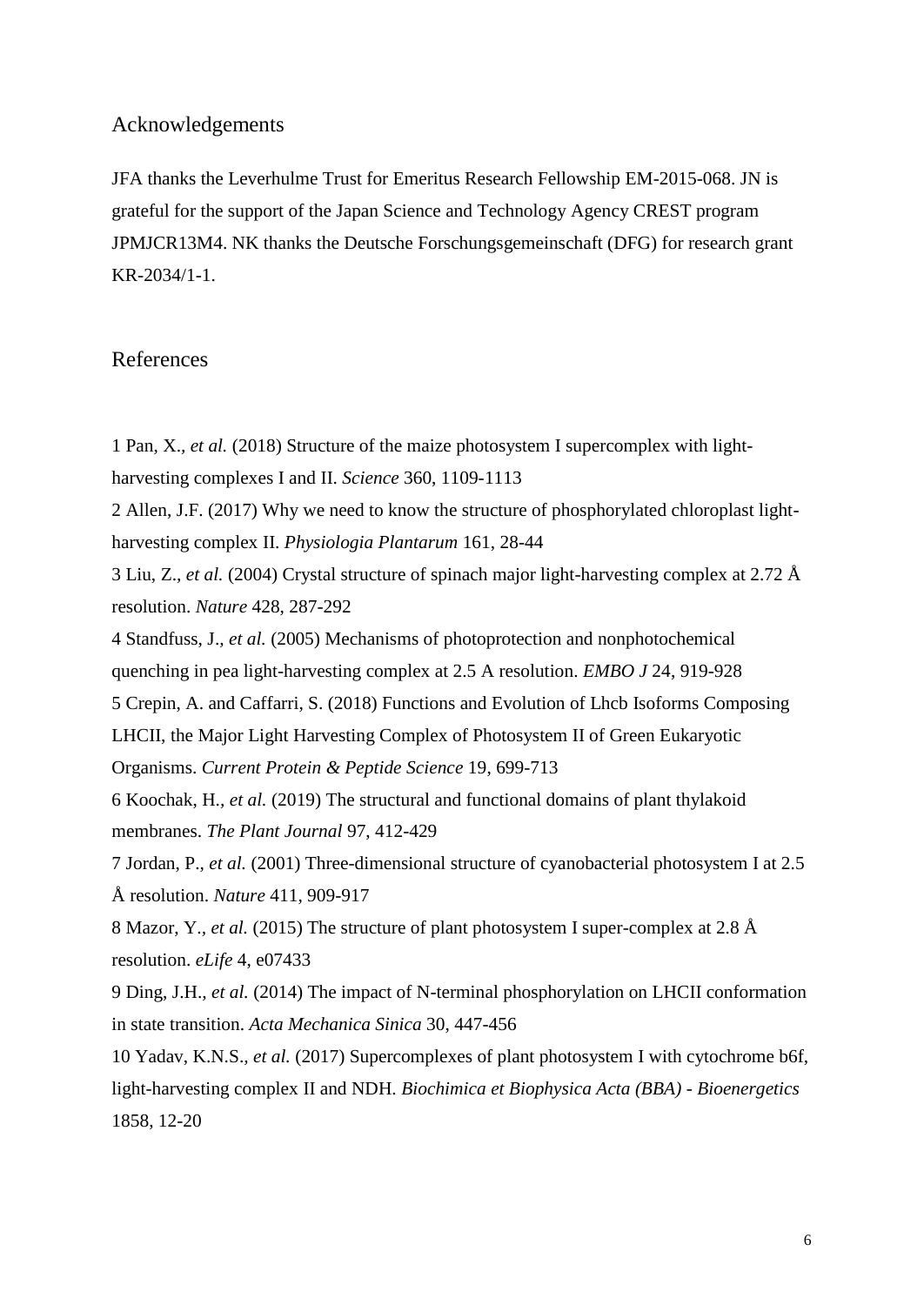<span id="page-6-2"></span><span id="page-6-1"></span><span id="page-6-0"></span>11 Kouřil, R.*, et al.* (2018) Organization of Plant Photosystem II and Photosystem I Supercomplexes. In *Membrane Protein Complexes: Structure and Function* (Harris, J.R. and Boekema, E.J., eds), pp. 259-286, Springer Singapore 12 Laughlin, T.G.*, et al.* (2019) Structure of the complex I-like molecule NDH of oxygenic photosynthesis. *Nature* 566, 411-414 13 Schuller, J.M.*, et al.* (2019) Structural adaptations of photosynthetic complex I enable ferredoxin-dependent electron transfer. *Science* 363, 257-260 14 Liu, X.Y.*, et al.* (2019) Structural Insights into Substrate Selectivity, Catalytic Mechanism, and Redox Regulation of Rice Photosystem II Core Phosphatase. *Molecular Plant* 12, 86-98 15 Koskela, M.M.*, et al.* (2018) Chloroplast Acetyltransferase NSI Is Required for State Transitions in *Arabidopsis thaliana*. *Plant Cell* 30, 1695-1709

#### <span id="page-6-3"></span>**Figure 1**.

**Figure 1A. A structural model for the maize chloroplast supercomplex containing photosystem I bound to phosphorylated LHC II.** The view is within and parallel to the horizontal thylakoid membrane plane, with the stromal surface to the top. The supercomplex is formed in light state 2. The path of electron transfer within the PS I reaction centre is vertically upward, from lumen to stroma. Light energy is absorbed and transferred by chlorophyll *a* (dark green), chlorophyll *b* (light green) and by carotenoids (orange), all rendered as sticks. Individual polypeptides are depicted as ribbons coloured arbitrarily to distinguish between them, though the single, phosphorylated LHC II polypeptide, pLhcb2, is shown in yellow. CPK-coloured spheres and sticks show residues 1 to 3 of LHC IIb and the Fe-S electron acceptors on the stromal side of the PS I reaction centre. Photosystem I is shown in surface representation.

**Figure 1B. The PS I binding pocket for the LHC II polypeptide pLhcb2.** Residues of the photosystem I core that form hydrogen bonds with pLhcb2 are shown as sticks, those which are only in van der Waals contact with pLhcb2 as sticks and spheres. For pLhcb2 only residues 1-3 are shown as sticks, the remaining portion as a cartoon. Residues of PsaH are shown in blue, those of PsaL in green, and Arg39 of PsaO in magenta. Black dashed lines